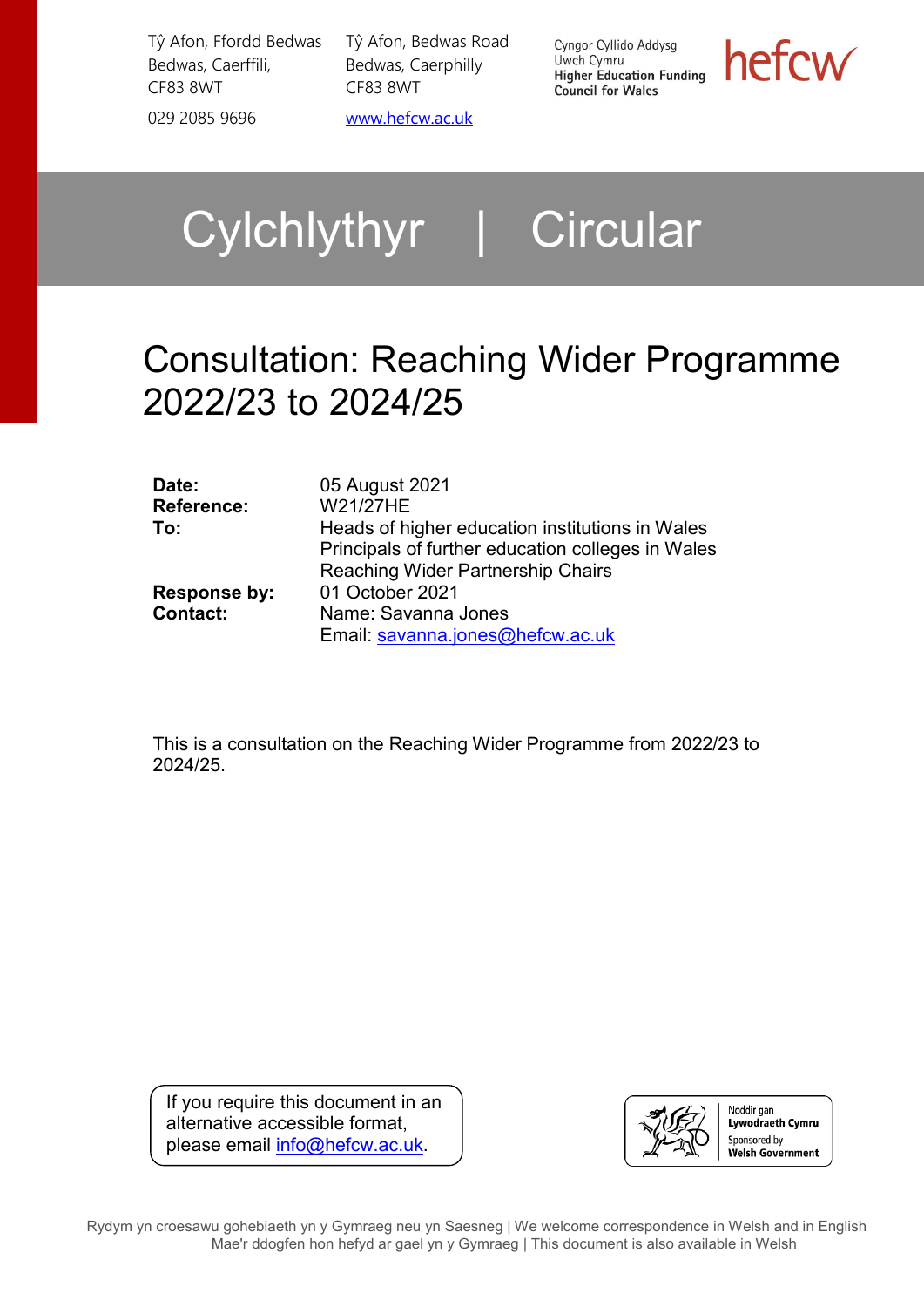#### **Introduction**

- 1. This consultation invites views on the Reaching Wider (RW) Programme from 2022/23 to 2024/25.
- 2. We are consulting to improve the contribution of the RW Programme to widening access to higher education and meeting Welsh Government and HEFCW priorities.
- 3. This technical consultation will be of interest to RW Partnerships and their members, regulated institutions, planners and those responsible for widening access and fee and access plans.
- 4. We have undertaken some initial discussions to inform this circular. We will continue to do this to enable us to consider a wide range of views about the RW Programme, including from other interested parties.
- 5. [Circular W18/14HE](https://www.hefcw.ac.uk/en/publications/circulars/w18-14he-reaching-wider-programme-guidance/) provides information on the RW Programme and its operation including:
	- background and purpose;
	- alignment with Welsh Government and HEFCW policies and priorities;
	- structures and funding; and
	- evaluations.
- 6. If further information about the RW Programme would be helpful to inform a response to this consultation, please contact Savanna Jones at the address provided on the cover of this consultation.

#### **Why are we consulting now?**

- 7. We will invite new RW Partnership strategies for the period 2022/23 to 2024/25. The new strategy period provides the opportunity to take stock of the RW Programme. Consultation responses will help us improve the RW Programme and inform our guidance to Partnerships and institutions.
- 8. RW has a long history of widening access to higher education and supporting equality of educational opportunity. We are consulting during a prolonged period of disrupted education for learners of all ages. We will take account of the evidence of long-term inequality in educational opportunities and the impacts of the pandemic on people underrepresented in higher education as we develop the RW Programme.
- 9. Our remit letter from Welsh Government includes an expectation that higher education supports schools and schools' curriculum development (see [remit letter](https://www.hefcw.ac.uk/en/document/2021-22-remit-letter/) paragraphs 32 to 36). The RW Programme contributes to this.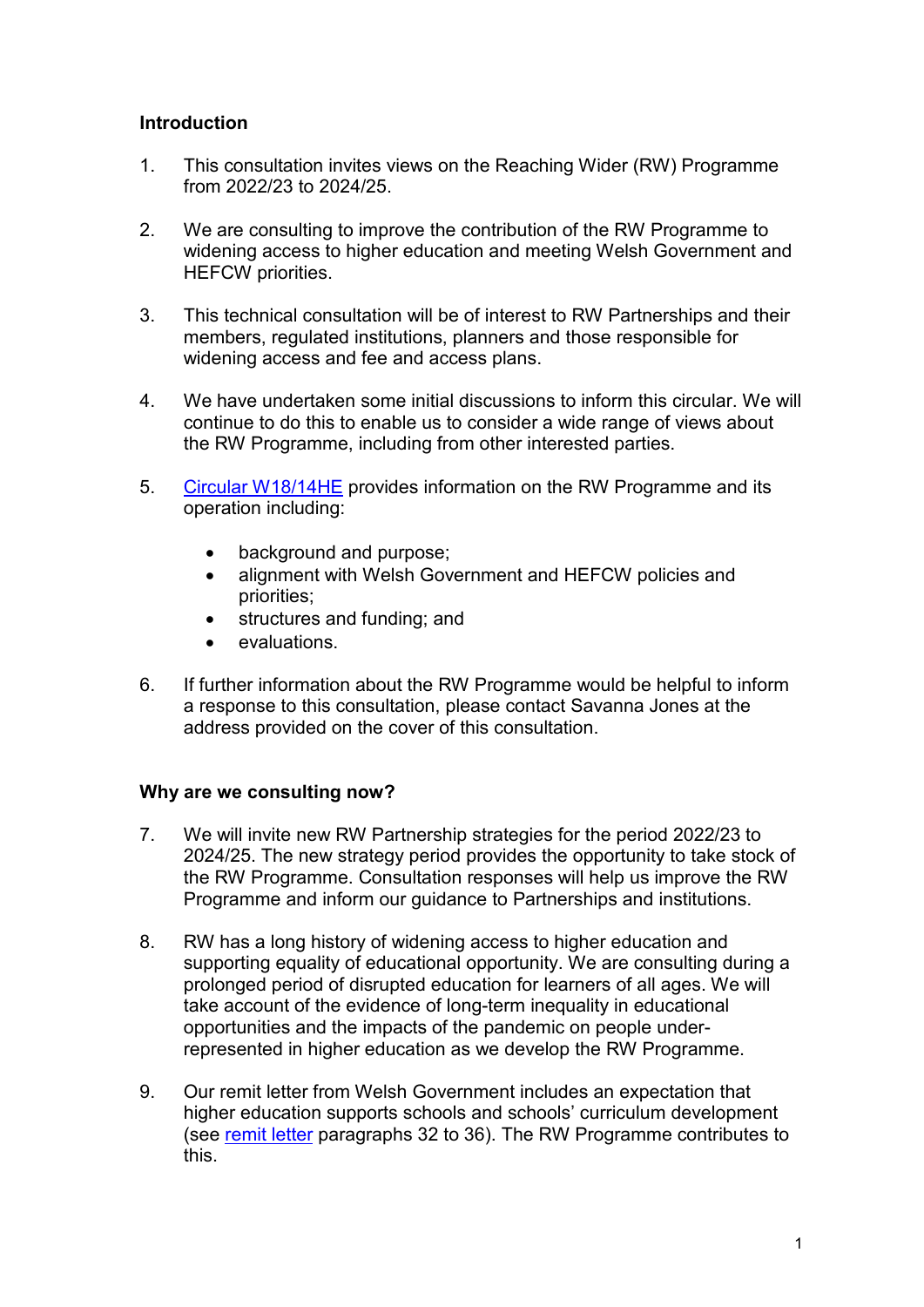#### **What do we want to achieve?**

- 10. We fund the RW Programme as it contributes to:
	- improving the well-being of future generations, particularly those from RW priority groups that are under-represented in higher education;
	- improving equality of opportunity for RW priority groups of all-ages to achieve their full academic potential and succeed in higher level learning;
	- improving equity in entry and success rates in higher education between RW priority groups of all ages and their peers; and
	- securing Wales-wide, regional collaboration between higher education institutions, further education colleges, schools and other partners.
- 11. HEFCW's [national measures](https://www.hefcw.ac.uk/en/statistics-and-data/national-measures/) assist us in monitoring higher education performance. The widening access national measure relates to the number and proportion of all Welsh domiciled students of all ages studying higher education courses at higher education institutions and further education institutions in Wales who live in the bottom two quintiles of Lower Super Output Areas in the Welsh Index of Multiple Deprivation (WIMD). Between 2016/17 and 2019/20 the number and proportion of undergraduate Welsh domiciled students of all ages within this measure have increased from 21,620 to 23,475 students and from 37.6% to 40.0%. The RW Programme is one mechanism higher education institutions employ to widen access and inclusion as captured by this measure.

# **How we have developed the consultation proposals?**

- 12. This consultation has been developed taking account of:
	- the Equality and Human Rights [Is Wales Fairer?](https://www.equalityhumanrights.com/en/publication-download/wales-fairer-2018) (2018) report;
	- HEFCW's duties under the [Equality Act 2010](https://www.legislation.gov.uk/ukpga/2010/15/contents) and its commitment to 'act in the spirit of' the [Socio-economic duty;](https://gov.wales/socio-economic-duty-overview#:%7E:text=The%20Socio-economic%20Duty%20will%20support%20this%20through%20ensuring,made%20and%20the%20way%20that%20decision%20makers%20operate)
	- the [Well-being and Future Generations \(Wales\)](https://www.futuregenerations.wales/about-us/future-generations-act/) Act 2015;
	- the [Tertiary Education and Research \(Wales\) Bill](https://gov.wales/tertiary-education-and-research-commission) developments;
	- the Welsh Government's [Programme of Government](https://gov.wales/sites/default/files/publications/2021-06/programme-for-government-2021-to-2026.pdf) commitments:
	- the Welsh Government's Renew and reform: supporting learners' [well-being and progression](https://gov.wales/renew-and-reform-supporting-learners-wellbeing-and-progression-html) guidance;
	- [HEFCW's remit letter 2021-22;](https://www.hefcw.ac.uk/en/document/2021-22-remit-letter/)
	- HEFCW's Corporate Strategy<sup>[1](#page-2-0)</sup>;
	- HEFCW's commitment to [civic mission;](https://www.hefcw.ac.uk/en/our-responsibilities/research-innovation-and-engagement/civic-mission/)
	- the implementation of the new [Curriculum for Wales.](https://hwb.gov.wales/curriculum-for-wales/)
- 13. This consultation has been informed by advice from:
	- RW Partnerships, including Partnership Chairs;

<span id="page-2-0"></span> <sup>1</sup> HEFCW's Corporate Strategy 2020-24 has been approved by Welsh Government and will be available on our website.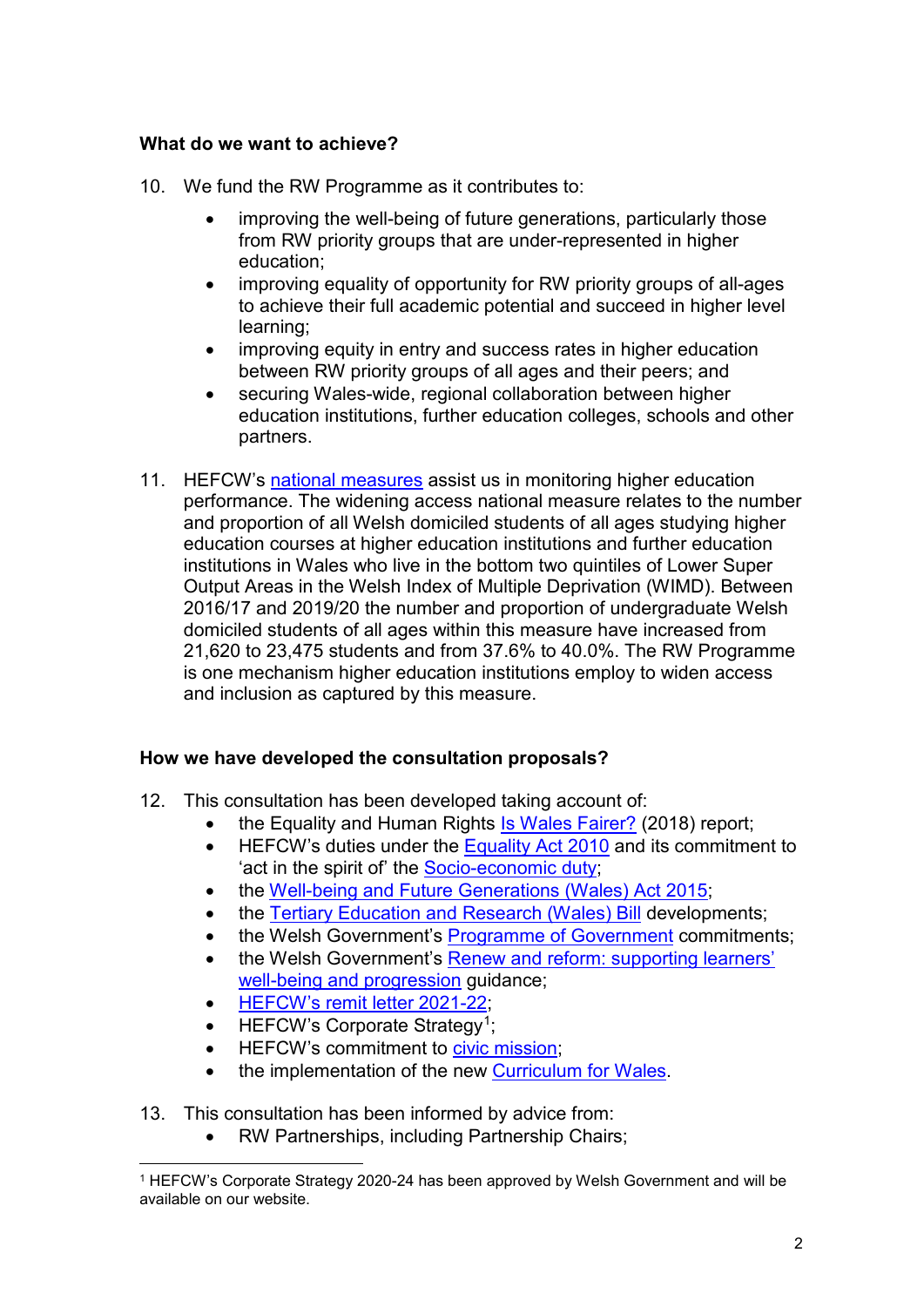- HEFCW committees, including the [Student Opportunity and](https://www.hefcw.ac.uk/en/about-us/governance/committees/)  [Achievement Committee;](https://www.hefcw.ac.uk/en/about-us/governance/committees/)
- a review of regulated institutions' [fee and access plan](https://www.hefcw.ac.uk/en/regulation/fee-and-access-plan/) contributions to the RW Programme;
- a review of HEFCW-commissioned RW evaluation findings<sup>[2](#page-3-0)</sup>
- an impact assessment taking account of protected characteristics, the Well-being of Future Generations (Wales) Act goals and ways of working, and our Welsh language duties.

# **Consultation Proposals**

14. The consultation proposals are included at the end of each section and in the consultation response template in **Annex A**.

# **Section One**

# **What should we build on?**

15. HEFCW has invested in the RW Programme since 2002/03, recognising that widening access to and through higher education is a long-term agenda. We want to continue to make progress in widening access and inclusion. We consider some stability for the RW Programme is important, including because of the pandemic's ongoing impact on new and different ways of learning and on learners' well-being. While there are challenges to resetting an existing programme, there are benefits to doing so, including retaining expertise and established, collaborative arrangements. Therefore, we are seeking views on what should be retained and what should be improved.

# **The two pillar structure of the Reaching Wider Programme**

16. The two pillar structure of the RW Programme with contributions from RW Partnerships and higher education institutions was established in 2018/19. The structure supports collaboration between higher education institutions

<span id="page-3-0"></span> <sup>2</sup> [Evaluation of the widening access activities and the Reaching Wider Initiative in Welsh Higher](https://www.hefcw.ac.uk/wp-content/uploads/2020/08/Evaluation-of-the-Widening-Access-activites-and-the-Reaching-Wider-Initiative-in-HE-Wales.pdf)  [Education Institutions](https://www.hefcw.ac.uk/wp-content/uploads/2020/08/Evaluation-of-the-Widening-Access-activites-and-the-Reaching-Wider-Initiative-in-HE-Wales.pdf) by Arad Consulting Ltd (2007);

[A review of Welsh institutional widening access strategies 2006/07 to 2008/09 and the Reaching](https://www.heacademy.ac.uk/knowledge-hub/welsh-institutional-widening-access-strategies-and-reaching-wider-review)  [Wider funded proposals 2008/10](https://www.heacademy.ac.uk/knowledge-hub/welsh-institutional-widening-access-strategies-and-reaching-wider-review) by the Higher Education Academy (led by HEA core staff) (2009);

[Review of widening access and Reaching Wider strategies in Wales](https://www.heacademy.ac.uk/knowledge-hub/review-widening-access-and-reaching-wider-strategies-wales) by the Higher Education Academy (led by HEA consultants Michael Hill and Sue Hatt) (2012);

[Access to Higher Education in Wales: A Report to](https://wiserd.ac.uk/publications/access-higher-education-wales-report-higher-education-funding-council-wales) the Higher Education Funding Council for [Wales](https://wiserd.ac.uk/publications/access-higher-education-wales-report-higher-education-funding-council-wales) by WISERD (Wales Institute of Social and Economic Research, Data & Methods) (2015).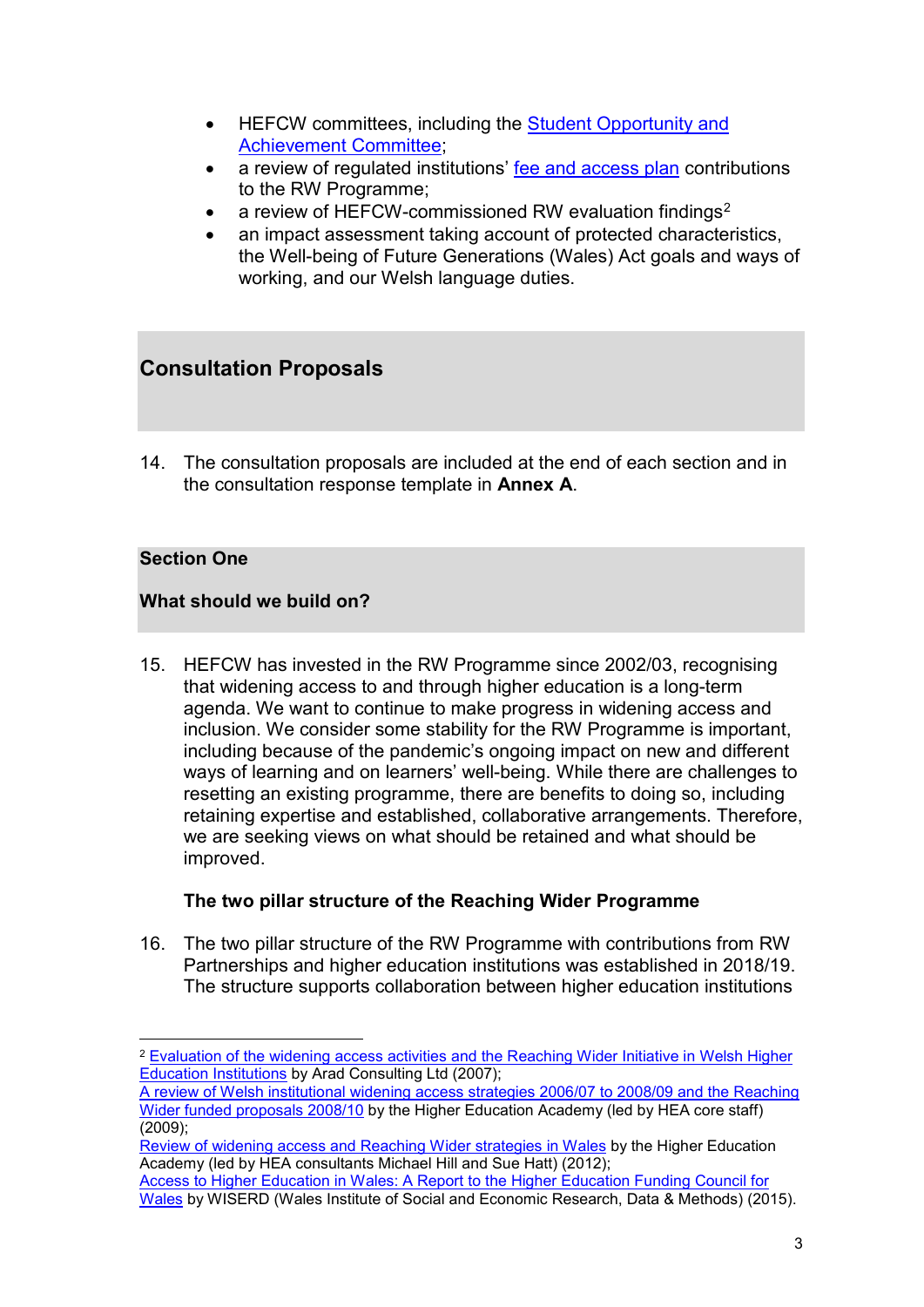and RW Partnerships and increases the resources of the RW Programme. We propose retaining the two pillar structure.

# **The Reaching Wider Programme priority groups**

- 17. [The Equality and Human Rights Commission's](https://www.equalityhumanrights.com/en/commission-wales) report *[Is Wales Fairer?](https://www.equalityhumanrights.com/en/publication-download/wales-fairer-2018)  [2018](https://www.equalityhumanrights.com/en/publication-download/wales-fairer-2018)* (p23) confirms that: 'There is a clear association between socioeconomic status and educational attainment across the UK. Even highattaining children from disadvantaged family backgrounds are less successful later in life than those from better-off families'.
- 18. The HEFCW widening access National Measure provides a proxy measure for socio-economic disadvantage and contributes to HEFCW's commitment to 'act in the spirit of the Equality Act's socio-economic duty<sup>[3](#page-4-0)</sup>. The measure includes all ages studying higher education courses (see paragraph 11).
- 19. [Care experienced](https://www.universitiesuk.ac.uk/blog/Pages/supporting-care-experienced-students-through-university.aspx) young people of all ages are under-represented in higher education. Best estimates indicate that only 12% of those who leave care enrol in higher education by the age of 23, compared to 40% of noncare leavers. Care experienced young people are a third more likely to withdraw from their studies.
- 20. Care experienced people face significant challenges when accessing and succeeding in higher education. Wales has an average [37 percentage](https://www.ucas.com/providers/good-practice/emerging-cohorts/care-experienced-students)  [point gap in attainment](https://www.ucas.com/providers/good-practice/emerging-cohorts/care-experienced-students)<sup>[4](#page-4-1)</sup> at level 2 between [looked-after children](https://www.ucas.com/providers/good-practice/emerging-cohorts/care-experienced-students) and their peers.
- 21. Carers can become overwhelmed by the needs of people they are looking after, which can impact on the ability to engage in learning and create challenges during transition periods. [The Carers Trust](https://carers.org/resources/all-resources/13-supporting-higher-education-students-with-caring-responsibilities) notes that there are no national data on the number of carers in higher education as not all carers disclose caring responsibilities and their carer status can change. Young adult carers are often a hidden population and so can be harder to reach and encourage into higher education. They also may feel less able to access higher education due to their caring responsibilities at home and may require more support when they do engage.
- 22. We propose to continue to consider learners from areas of socio-economic disadvantage, care experienced young people, and carers as priority groups for the RW Programme.

# **Supporting and promoting the Welsh language**

23. The Coleg Cymraeg Cenedlaethol's (the Coleg) strategic plan 2020/21 to 2024/25 [Setting the Pathways of Success](https://www.colegcymraeg.ac.uk/en/media/main/dogfennau-ccc/dogfennaucorfforaethol/Strategic-Plan.pdf) sets out its vision that 'Welsh should be a part of the pattern of lifelong learning for the people of Wales'.

<span id="page-4-0"></span> <sup>3</sup> HEFCW widening access national measure: The number and proportion of all Welsh domiciled students of all ages studying higher education courses at HE institutions and FE institutions in Wales who are domiciled in a) the bottom two quintiles b) the bottom quintile of Lower Super Output Areas in the WIMD 2014.

<span id="page-4-1"></span><sup>4</sup> [Welsh Government data on care experienced children's qualifications.](https://statswales.gov.wales/Catalogue/Health-and-Social-Care/Social-Services/Childrens-Services/Children-Looked-After/Educational-Qualifications-of-Care-Leavers/childrenaged16andoverceasingtobelookedafterduringyearending31march-by-localauthority-qualifications-measure)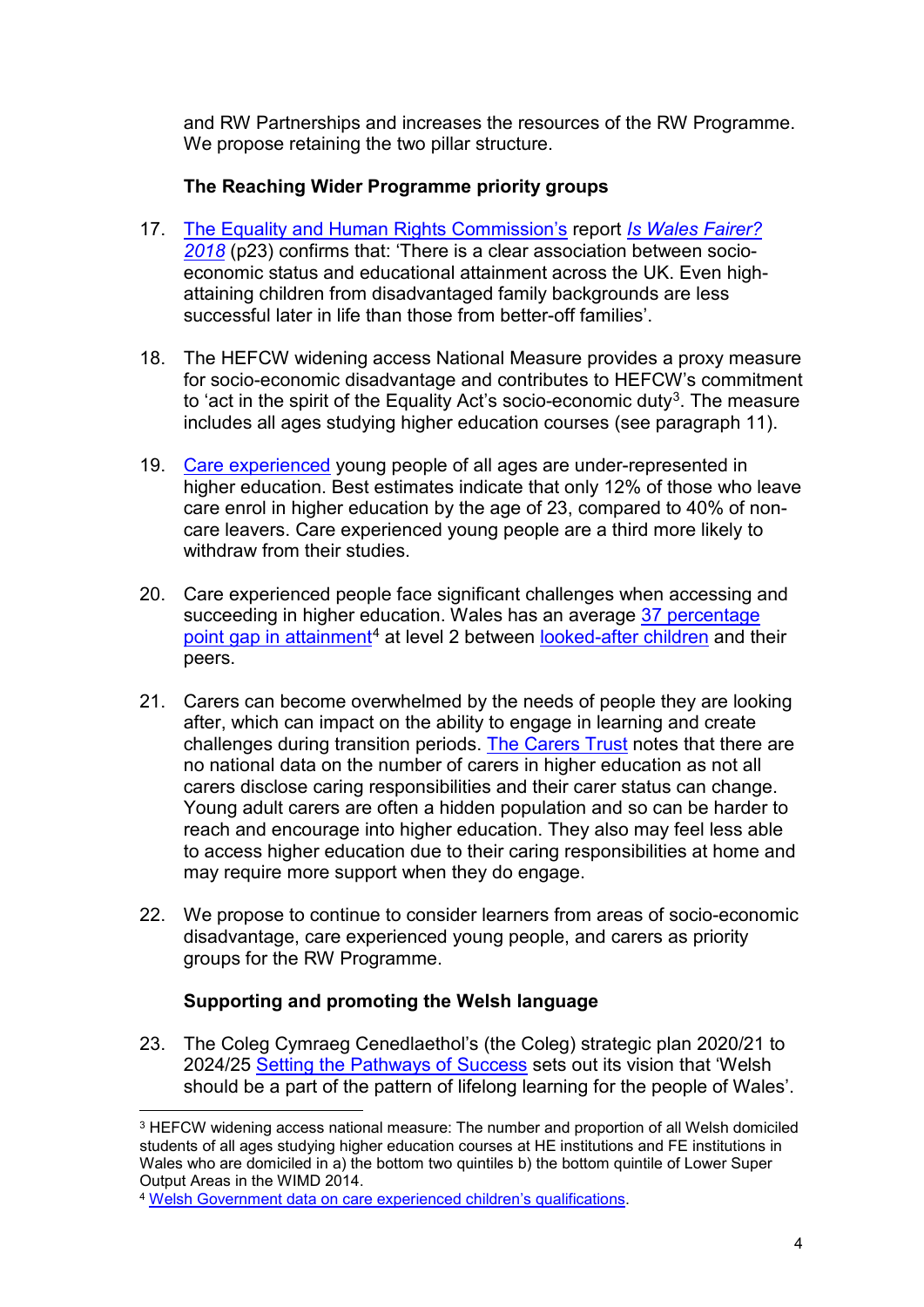The vision and priorities commit to 'collaborate proactively with partners' (priority 4) in order to contribute to the Welsh Government's strategy [Cymraeg 2050:](https://gov.wales/sites/default/files/publications/2018-12/cymraeg-2050-welsh-language-strategy.pdf) A million Welsh speakers.

- 24. HEFCW's national measure for Welsh medium study shows that the number of students studying 5 or more credits in higher and further education has decreased from 5,575 to 4,965 between 2016/17 and 2019/20. The Welsh Government's guidance *Renew and reform supporting learners' well-being and progression* (page 5) indicates that there will have been 'specific challenges for Welsh immersion learners in English speaking households' as a result of disrupted learning.
- 25. We propose to maintain a focus on supporting and promoting the Welsh language within the RW Programme.

#### **The Reaching Wider Partnerships' national offer framework and highlevel description of interventions**

- 26. The RW Partnerships have delivered activities against a 'national offer' framework since 2014/15. The framework, set out in **Annex B**, comprises key interventions identified as good practice in widening access to higher education.
- 27. The national offer is described at a high level to enable RW Partnerships to deliver relevant activities that meet regional needs. In developing the 2017/18 RW Programme guidance, we responded to steers and revised the RW national offer of targeted provision to recognise specifically the benefits of mentoring and information, advice and guidance.
- 28. We propose to retain the national offer framework.

#### *Question 1a: Do you agree that we should retain and build on some of the structures and priorities of the Reaching Wider Programme, particularly:*

- *i. the two pillar structure of the Reaching Wider Programme;*
- *ii. the Reaching Wider Programme priority groups;*
- *iii. supporting and promoting the Welsh language; and*
- *iv. the Reaching Wider Partnerships' national offer framework and high-level description of interventions?*

*Question 1b: If not, please tell us why and explain briefly how the structures and priorities should change?*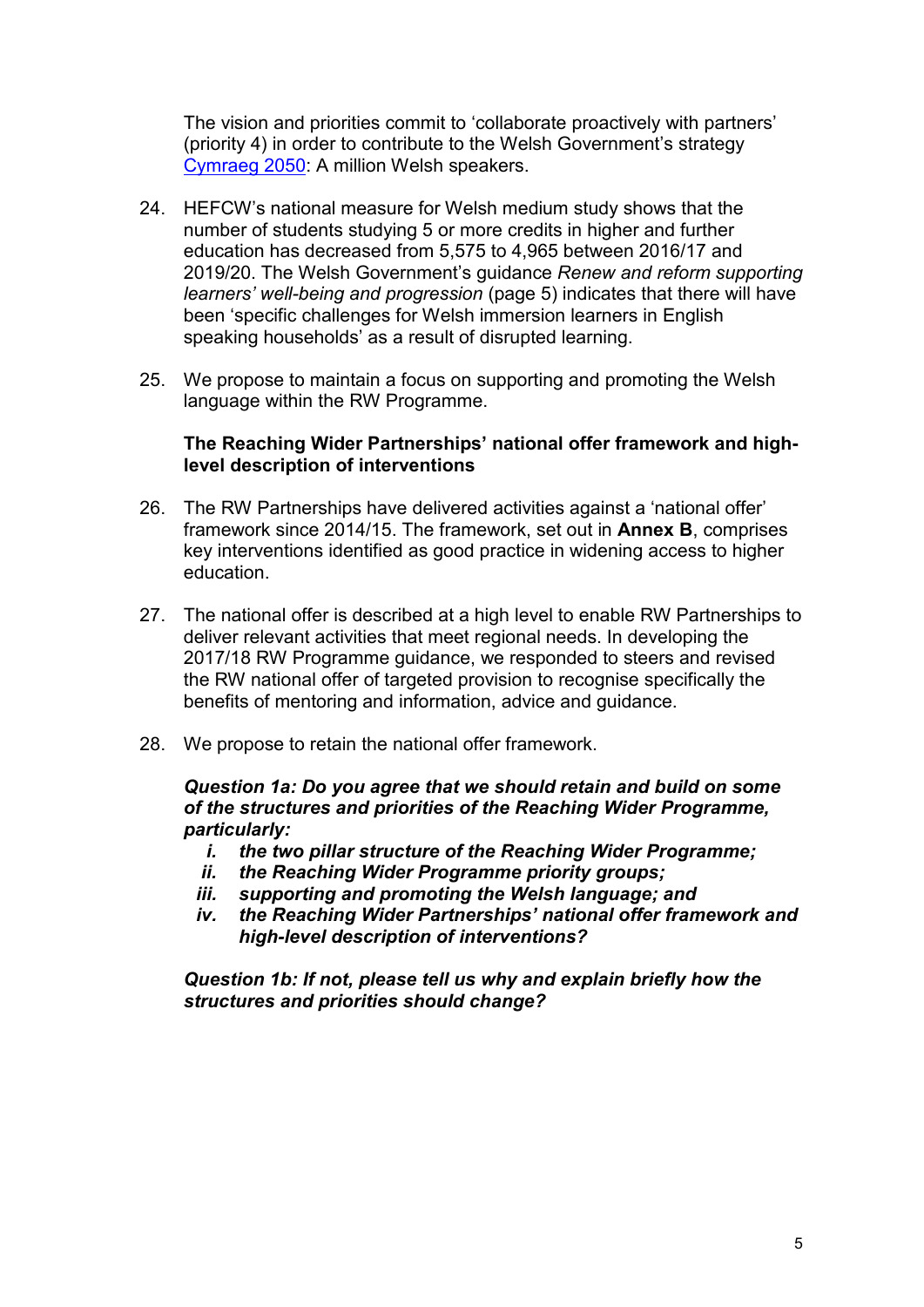#### **Section Two**

#### **Maximising the contribution of the Reaching Wider Programme to widening access to higher level learning**

29. This section invites views on how we should improve the RW Programme to increase its contribution to widening access and inclusion in higher-level learning.

#### **Structures and priority groups**

- 30. Changes to the RW Programme from 2017/18 resulted in the RW Partnerships focusing on engaging with young people up to the age of 16 years with higher education institutions prioritising young people aged 16 years plus. Both Partnerships and institutions continue to prioritise adults without level four qualifications and people with care experience and carers. There may have been unintended consequences of this change:
	- the Partnerships' regional, collaborative approach across all school years provided a single point of contact for impartial, targeted RW activity. This approach avoids nugatory competition and reduces the burden on schools and partners;
	- ensuring successful leaner progression from RW Partnership activities institutions to RW institutional activities may be more challenging and has not been clearly evidenced through Partnership nor institutions' monitoring and reporting to us; and
	- some further education colleges may have found it more difficult to contribute effectively to supporting learners aged 16 plus through the RW Programme.
- 31. We propose that RW Partnerships should extend their activities to cover all young people in RW priority areas who have not achieved a level 4 qualification.

#### **Refocusing the contribution that higher education institutions make to the Reaching Wider Programme**

32. The expertise and collaboration of higher education institutions, as RW partners and as they fund equality of opportunity through fee and access plan commitments, is fundamental to the RW Programme. If Partnerships extend their activities, as proposed in the section 'structures and priority groups' above, this would enable higher education institutions to refocus fee and access RW-related resources on supporting their RW Partnership's management and governance, delivering complimentary institution-specific activities and on improving the retention and success of RW priority groups.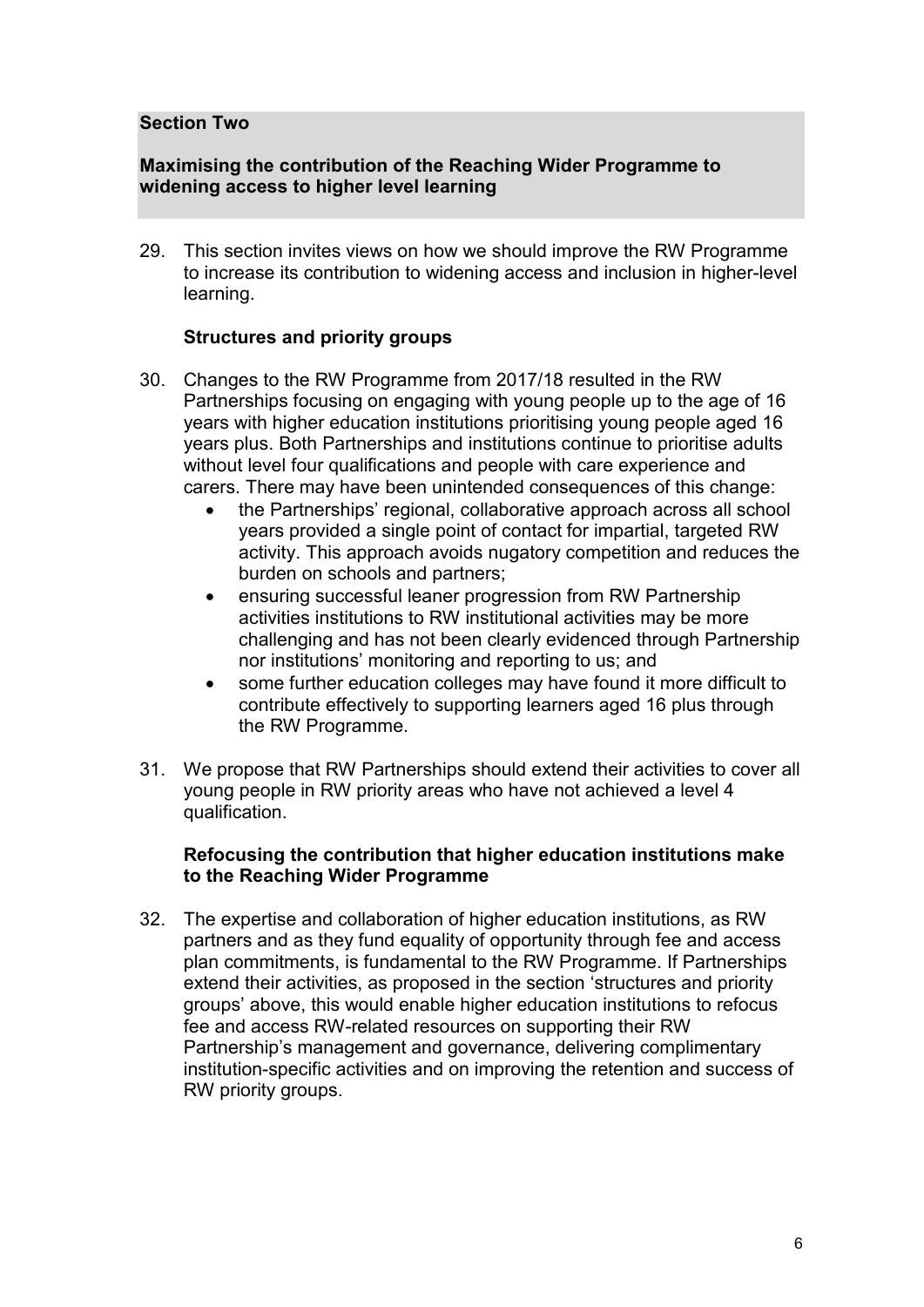#### **Further supporting equality of opportunity**

- 33. HEFCW and higher education institutions have a general duty under the [Public Sector Equality Duty \(Wales\)](https://www.equalityhumanrights.com/en/advice-and-guidance/public-sector-equality-duty#:%7E:text=Public%20Sector%20Equality%20Duty%201%20Background.%20On%205,protected%20characteristics.%203%20Purpose%20of%20the%20duty.%20) to advance equality of opportunity between people who share a relevant protected characteristic and those who do not. The RW Programme is a mechanism to support learners of all ages with protected characteristics in RW geographic areas to achieve their educational potential and succeed in higher-level learning.
- 34. We propose that the RW Partnerships increase their focus on supporting people with protected characteristics who live in RW priority areas.

#### **Raising the profile of the RW Programme**

35. To improve coherence between Partnerships and across Wales and to improve understanding of how RW supports its partners and learners we propose to re-affirm the RW Partnerships' national offer framework and strengthen the RW brand. Strengthening the national offer and brand should not be at the expense of losing existing brand awareness. We are inviting evidence that substantially changing the national offer and brand will improve the promotion of Reaching Wider.

*Question 2a: Are there benefits or potential unintended consequences to the Reaching Wider Partnerships prioritising all Reaching Wider priority age groups within its region up to level 4 learning?* 

*Question 2b: Are there benefits or potential unintended consequences of institutions refocusing their Reaching Wider fee and access plan contribution?*

*Question 3: What other ways might Reaching Wider structures and priorities be enhanced and what is the evidence for this?* 

# **Measuring performance**

- 36. We have undertaken national evaluations of widening access and the RW Programme as a cost effective means of understanding progress and how to improve performance. We monitor a range of UK, Wales and institutionspecific widening access-related quantitative data and qualitative evidence, including Partnerships' engagement and performance.
- 37. To underpin HEFCW's new Corporate Strategy<sup>[5](#page-7-0)</sup>, HEFCW will be developing widening access indicators and measures of success.

#### *Question 4: How should we measure the performance of the Reaching Wider Programme, including the contributions from the*

<span id="page-7-0"></span> <sup>5</sup> HEFCW's new Corporate Strategy from 2021/22 has been approved by Welsh Government and will be published shortly.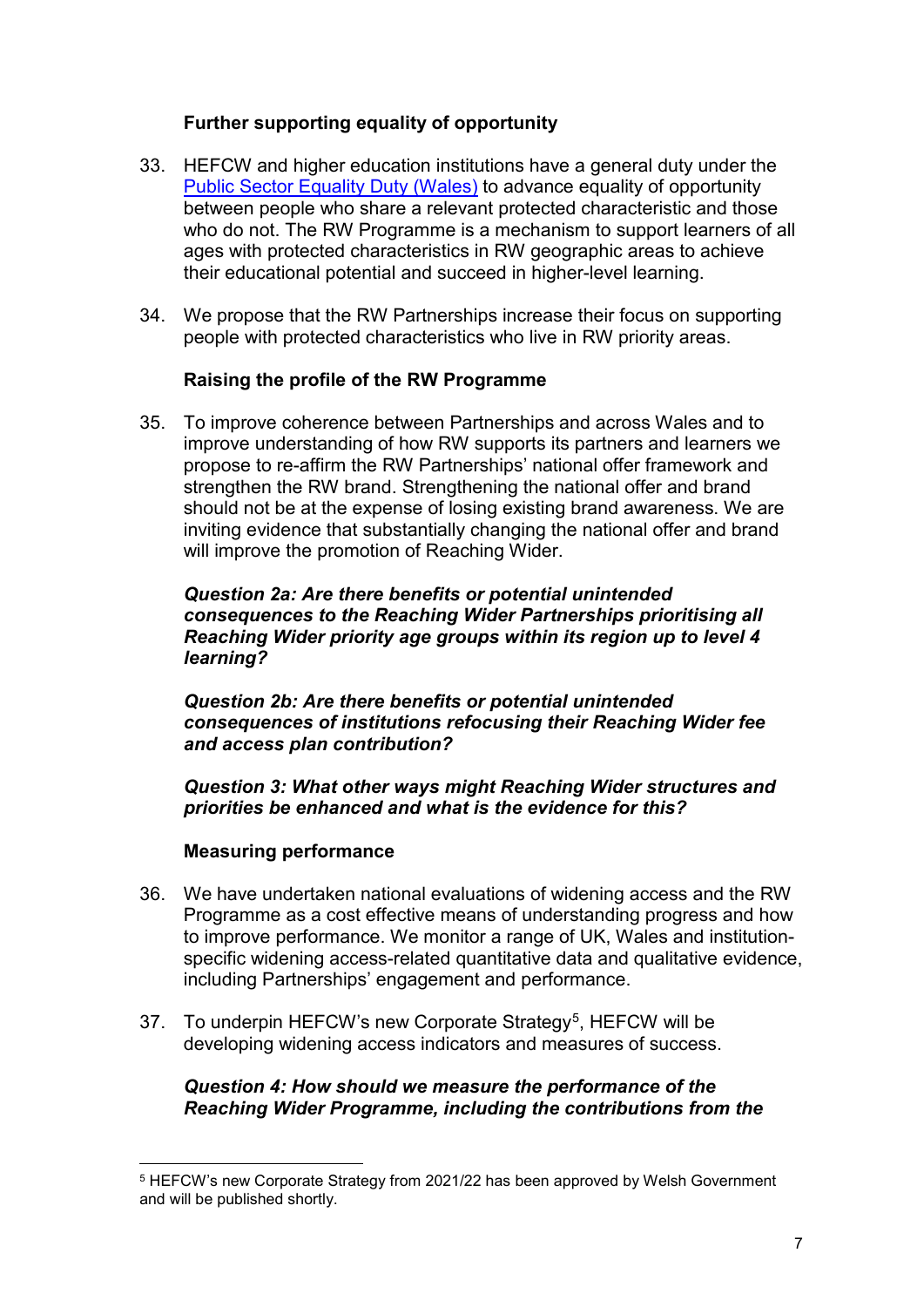#### *Partnerships and higher education institutions, to widening access to higher education from RW priority groups?*

# **Funding the RW Programme**

- 38. We fund the RW Partnerships because regional, collaborative working is expensive and requires long-term investment that benefits all higher education institutions in Wales and supports learners wherever they choose to study.
- 39. From 2022/23 the total RW Programme investment will be £3.7m annually. The allocation will comprise of £2m a year investment from us to support RW Partnership strategies. Higher education institutions fund their contribution to the RW Programme through fee and access plan investment of £1.7m annually.
- 40. Given the funding parameters and Wales-wide remit, this consultation seeks views on how RW funding should be used to increase widening access to higher education for under-represented groups in higher education.

*Question 5: How might Reaching Wider funding be used more effectively to widen access to higher education collaboratively, regionally and Wales-wide?*

# *Additional information*

*Question 6: Do you have any further feedback that could not easily be included in the questions above?*

# **Impact assessments**

41. We will continue to impact assess the implementation of the RW guidance and funding for the next strategy period to ensure we achieve our objectives. To inform impact assessment, in relation to the Well-being of Future Generations Act, equality and diversity and the Welsh language, we are inviting through this circular, responses to the following questions:

*Question 7: Do the proposals have any positive or negative impacts or unintended consequences in terms of equality and diversity and the [Well-being of Future Generation \(Wales\) Act's](https://www.futuregenerations.wales/about-us/future-generations-act/) sustainable development principle, seven wellbeing goals, and five ways of working?*

*Question 8: What positive or adverse effects will the proposals have on:*

- *i. opportunities for persons to use the Welsh language?; and*
- *ii. treating the Welsh language no less favourably than the English language?*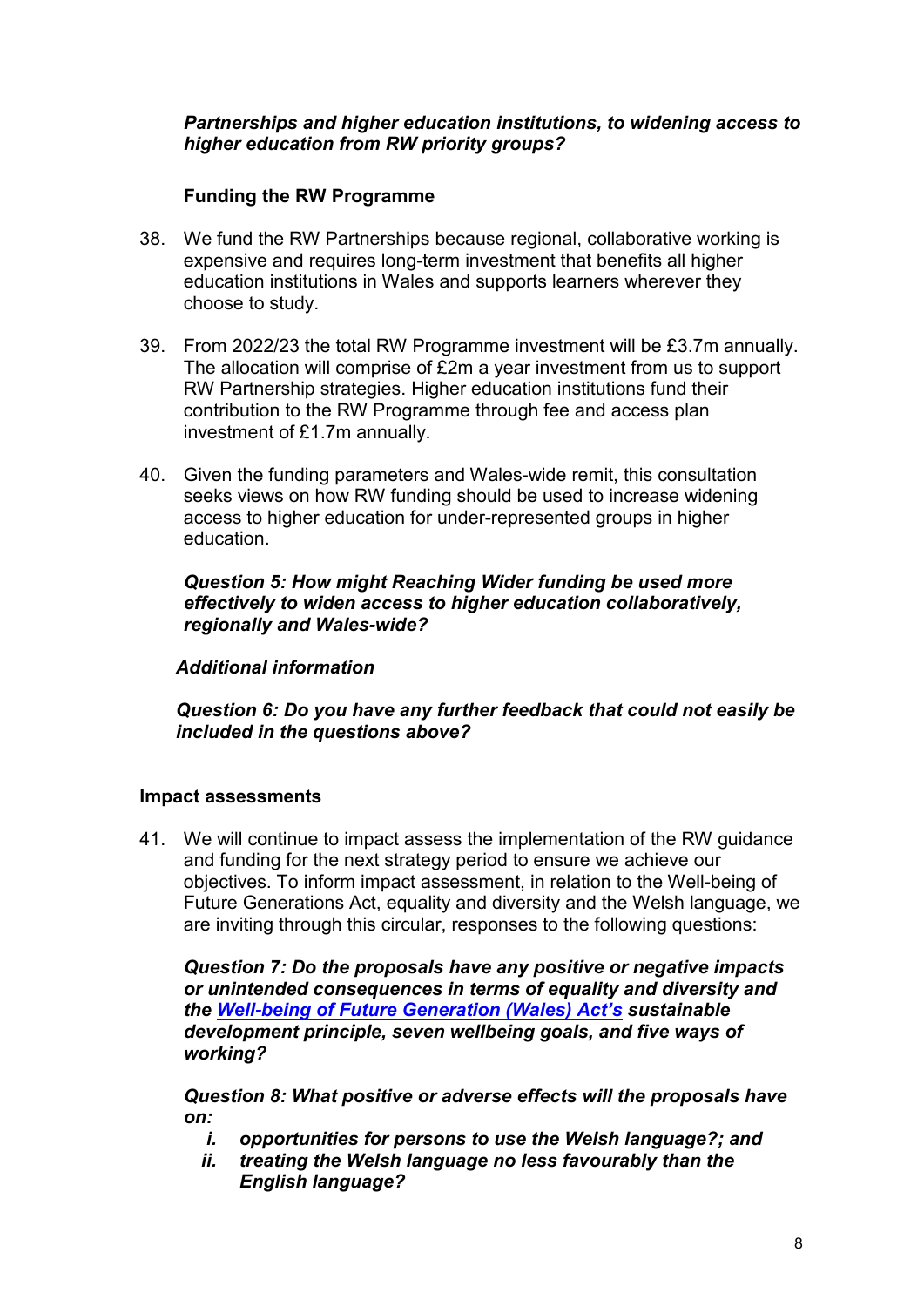*Question 9: Could the proposals be changed to increase positive effects, or decrease adverse effects, on:*

- *i. opportunities for persons to use the Welsh language?; and*
- *ii. treating the Welsh language no less favourably than the English language?*
- 42. Contact [equality@hefcw.ac.uk](mailto:equality@hefcw.ac.uk) for more information about impact assessments.

#### **Responding to the consultation**

- 43. Please ensure your responses are set out against the questions posed throughout the consultation and collated at Annex A.
- 44. Please respond to this consultation electronically. Responses should be emailed to Sheridan Nott [\(sheridan.nott@hefcw.ac.uk\)](mailto:sheridan.nott@hefcw.ac.uk). The consultation closes on **1 October 2021**. We are unable to accept responses after this time.

#### **Further information**

45. For further information, contact Savanna Jones (email [savanna.jones@hefcw.ac.uk\)](mailto:savanna.jones@hefcw.ac.uk).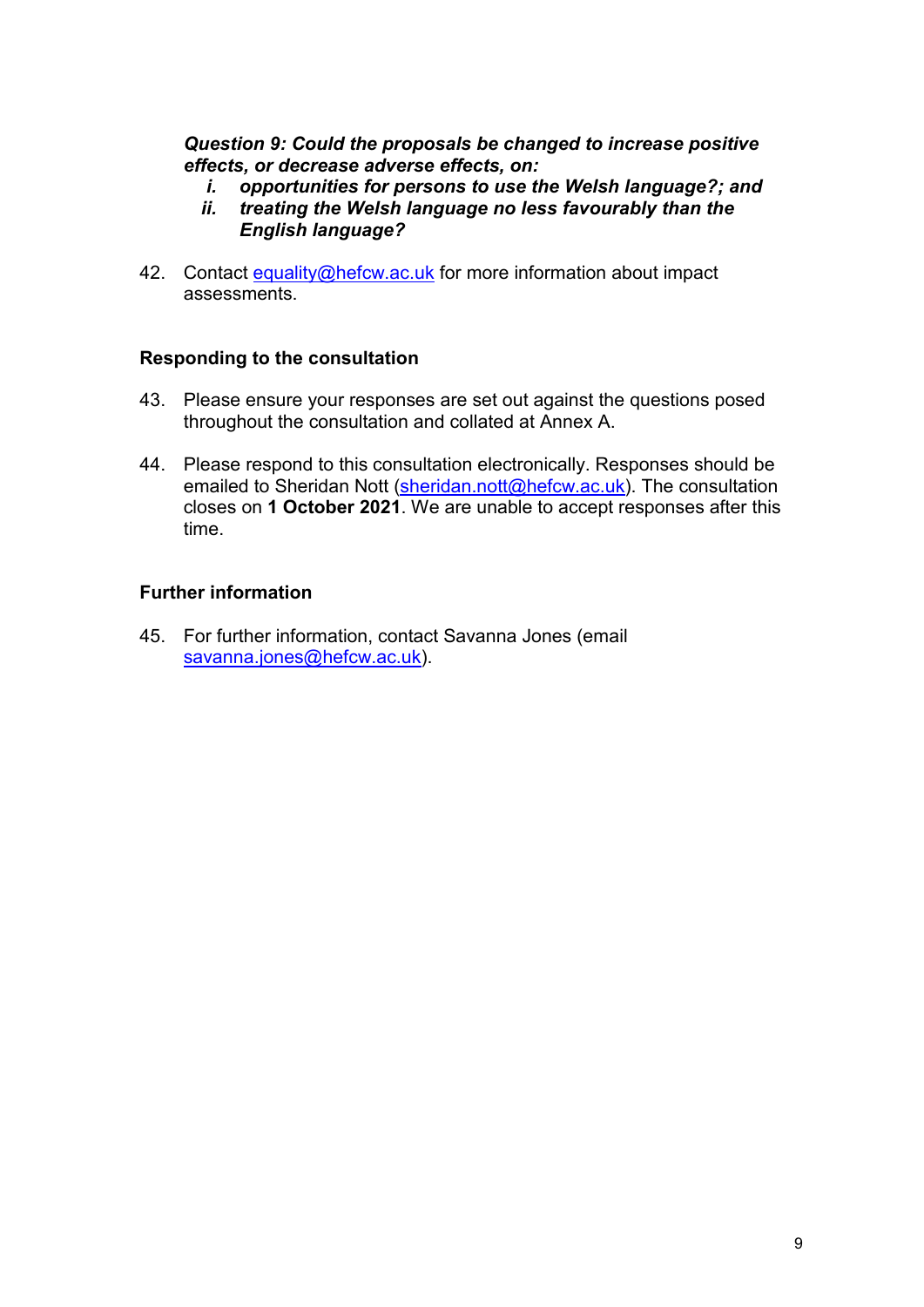



#### **HEFCW Reaching Wider Programme Consultation response form**

| Organisation:          |  |
|------------------------|--|
| Contact:               |  |
| Contact email address: |  |

**Question 1a:** Do you agree that we should retain and build on some of the structures and priorities of the Reaching Wider Programme, particularly:

- i. the two pillar structure of the Reaching Wider Programme;
- ii. the Reaching Wider Programme priority groups;
- iii. supporting and promoting the Welsh language; and
- iv. the Reaching Wider Partnerships' national offer framework and highlevel description of interventions?

**Question 1b:** If not, please tell us why and explain briefly how the structures and priorities should change?

**Question 2a:** Are there benefits or potential unintended consequences to the Reaching Wider Partnerships prioritising all Reaching Wider priority groups within its region up to level 4 learning?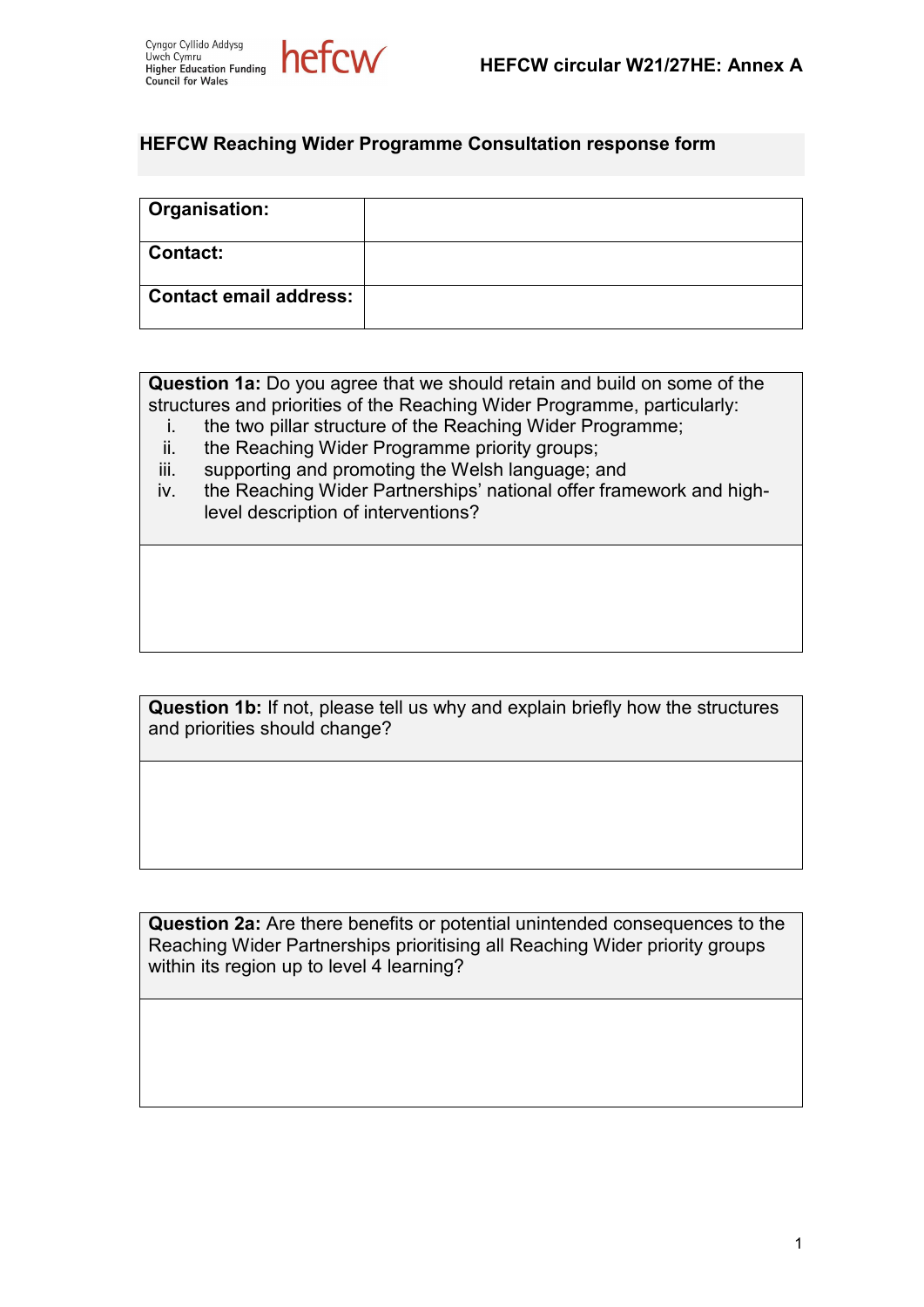

**Question 2b:** Are there benefits or potential unintended consequences of institutions refocusing their Reaching Wider fee and access plan contribution?

**Question 3:** What other ways might Reaching Wider structures and priorities be enhanced and what is the evidence for this?

**Question 4:** How should we measure the performance of the Reaching Wider Programme, including the contributions from the Partnerships and higher education institutions, to widening access to higher education?

**Question 5:** How might Reaching Wider funding be used more effectively to widening access to higher education collaboratively, regionally and Waleswide?

**Question 6**: Do you have any further feedback that could not be easily included in the questions above?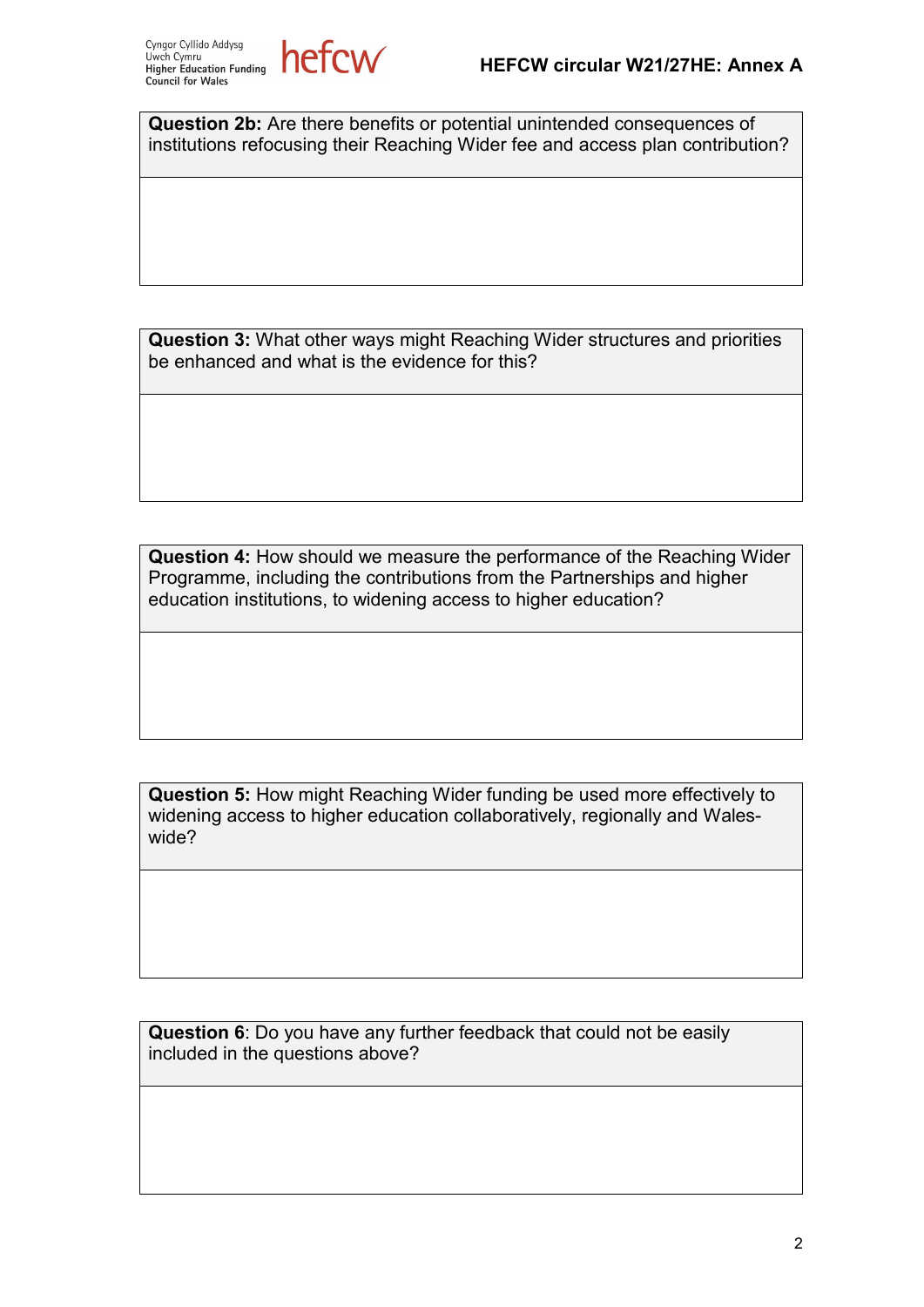Cyngor Cyllido Addysg Uwch Cymru Higher Education Funding **Council for Wales** 



**Question 7:** Do the proposals have any positive or negative impacts or unintended consequences in terms of equality and diversity and the [Well](https://www.futuregenerations.wales/about-us/future-generations-act/)[being of Future Generation \(Wales\) Act's](https://www.futuregenerations.wales/about-us/future-generations-act/) sustainable development principle, seven wellbeing goals, and five ways of working?

**Question 8:** What positive or adverse effects will the proposals have on:

- i. opportunities for persons to use the Welsh language?; and
	- ii. treating the Welsh language no less favourably than the English language?

**Question 9:** Could the proposals be changed to increase positive effects, or decrease adverse effects, on:

- i. opportunities for persons to use the Welsh language?; and
- ii. treating the Welsh language no less favourably than the English language?